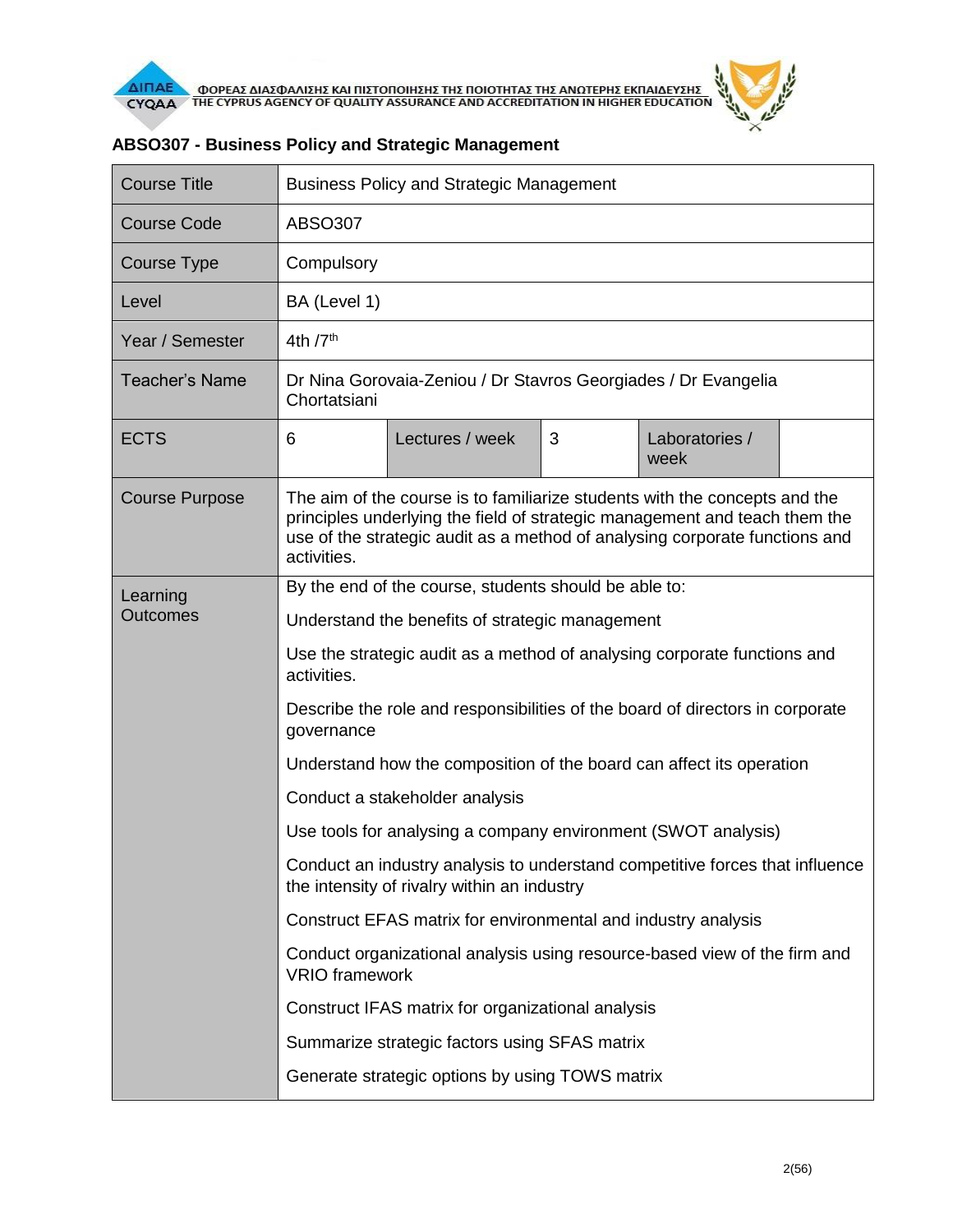

|                       | Understand the competitive and collaborative strategies available to<br>corporations.                                                                                                                                                                                                                                                                                                                                                                                      |               |      |  |  |  |
|-----------------------|----------------------------------------------------------------------------------------------------------------------------------------------------------------------------------------------------------------------------------------------------------------------------------------------------------------------------------------------------------------------------------------------------------------------------------------------------------------------------|---------------|------|--|--|--|
|                       | Understand the growth, stability, and retrenchment strategies.                                                                                                                                                                                                                                                                                                                                                                                                             |               |      |  |  |  |
|                       | Develop programs, budgets, and procedures to implement strategic change                                                                                                                                                                                                                                                                                                                                                                                                    |               |      |  |  |  |
|                       | Appraise the different strategies available.                                                                                                                                                                                                                                                                                                                                                                                                                               |               |      |  |  |  |
|                       | Evaluate strategic management frameworks and apply them to current<br>business policy questions.                                                                                                                                                                                                                                                                                                                                                                           |               |      |  |  |  |
|                       | Apply appropriate strategic management frameworks for different<br>applications.                                                                                                                                                                                                                                                                                                                                                                                           |               |      |  |  |  |
|                       | Demonstrate the importance of case study analysis.                                                                                                                                                                                                                                                                                                                                                                                                                         |               |      |  |  |  |
| Prerequisites         | <b>ABSO204</b>                                                                                                                                                                                                                                                                                                                                                                                                                                                             | Co-requisites | None |  |  |  |
| <b>Course Content</b> | <b>Chapter One. Basic Concepts</b>                                                                                                                                                                                                                                                                                                                                                                                                                                         |               |      |  |  |  |
|                       | Phases of strategic management. Benefits of strategic management.                                                                                                                                                                                                                                                                                                                                                                                                          |               |      |  |  |  |
|                       | Globalization and environmental sustainability as challenges to strategic<br>management. Theories of organizational adaptation. The learning<br>organization. Basic model of strategic management. Triggering events<br>initiating strategy. Mintzberg's modes of strategic decision making. Strategic<br>decision-making process. The strategic audit. Strategy formulation,<br>implementation and evaluation. Corporate objectives, mission, goals, vision<br>and values |               |      |  |  |  |
|                       | Chapter Two. Corporate Governance.                                                                                                                                                                                                                                                                                                                                                                                                                                         |               |      |  |  |  |
|                       | Responsibilities of the board of directors and its role in strategic<br>management. Composition of the board of directors. Agency theory versus<br>stewardship theory. Codetermination and interlocking directorates.<br>Executive leadership and the importance of strategic vision.                                                                                                                                                                                      |               |      |  |  |  |
|                       | Chapter Three. Ethics and Social Responsibility.                                                                                                                                                                                                                                                                                                                                                                                                                           |               |      |  |  |  |
|                       | Positions for and against social responsibility. Importance of corporate<br>stakeholders and stakeholder analysis                                                                                                                                                                                                                                                                                                                                                          |               |      |  |  |  |
|                       | Chapter Four. Environmental Scanning and Industry Analysis                                                                                                                                                                                                                                                                                                                                                                                                                 |               |      |  |  |  |
|                       | Environmental scanning. Identifying external strategic factors.                                                                                                                                                                                                                                                                                                                                                                                                            |               |      |  |  |  |
|                       | Industry analysis, including industry evolution, strategic groups, and hyper-<br>competition. Forecasting techniques, including industry scenarios. External<br>strategic management audit. Key external forces. How to perform external                                                                                                                                                                                                                                   |               |      |  |  |  |

ó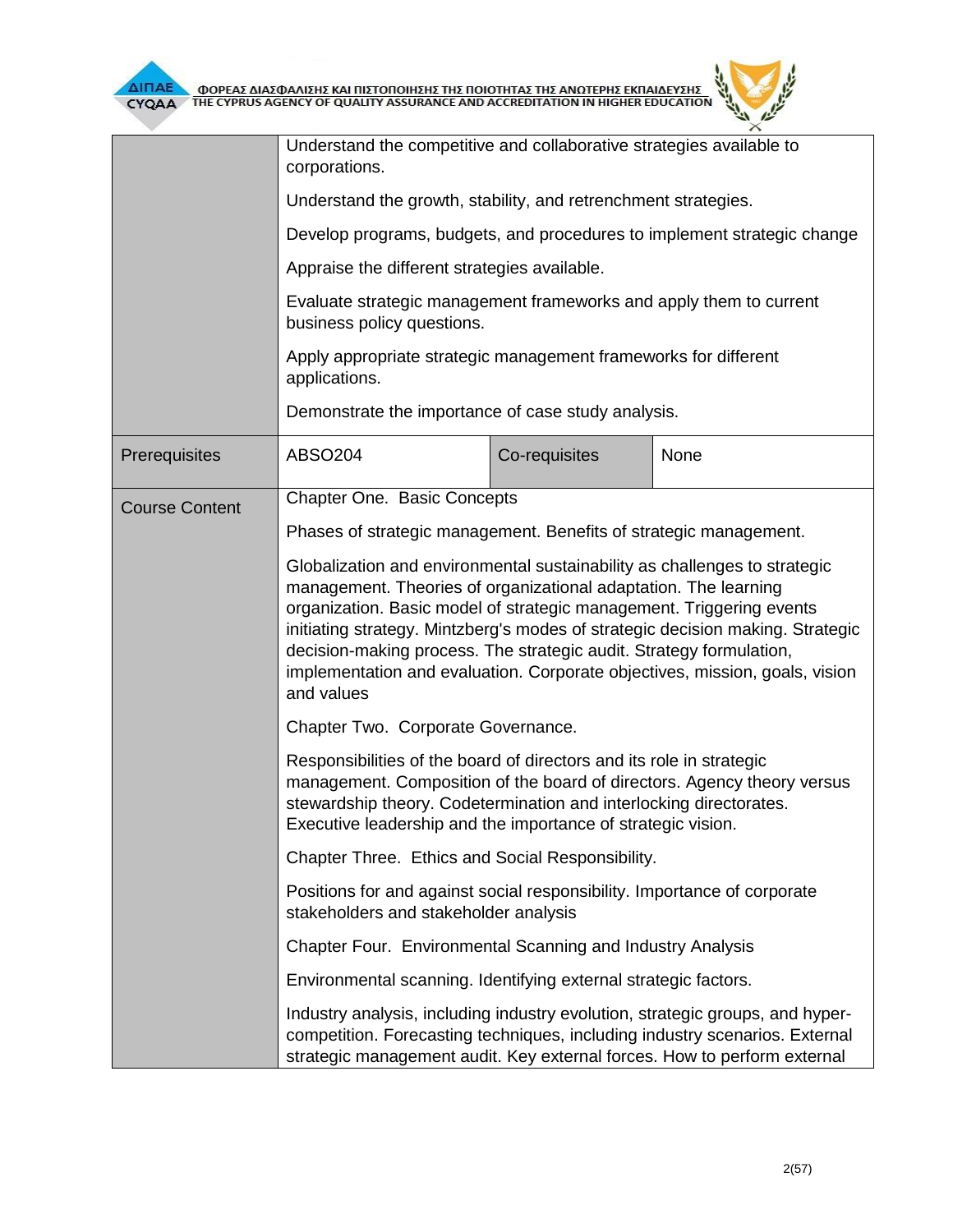